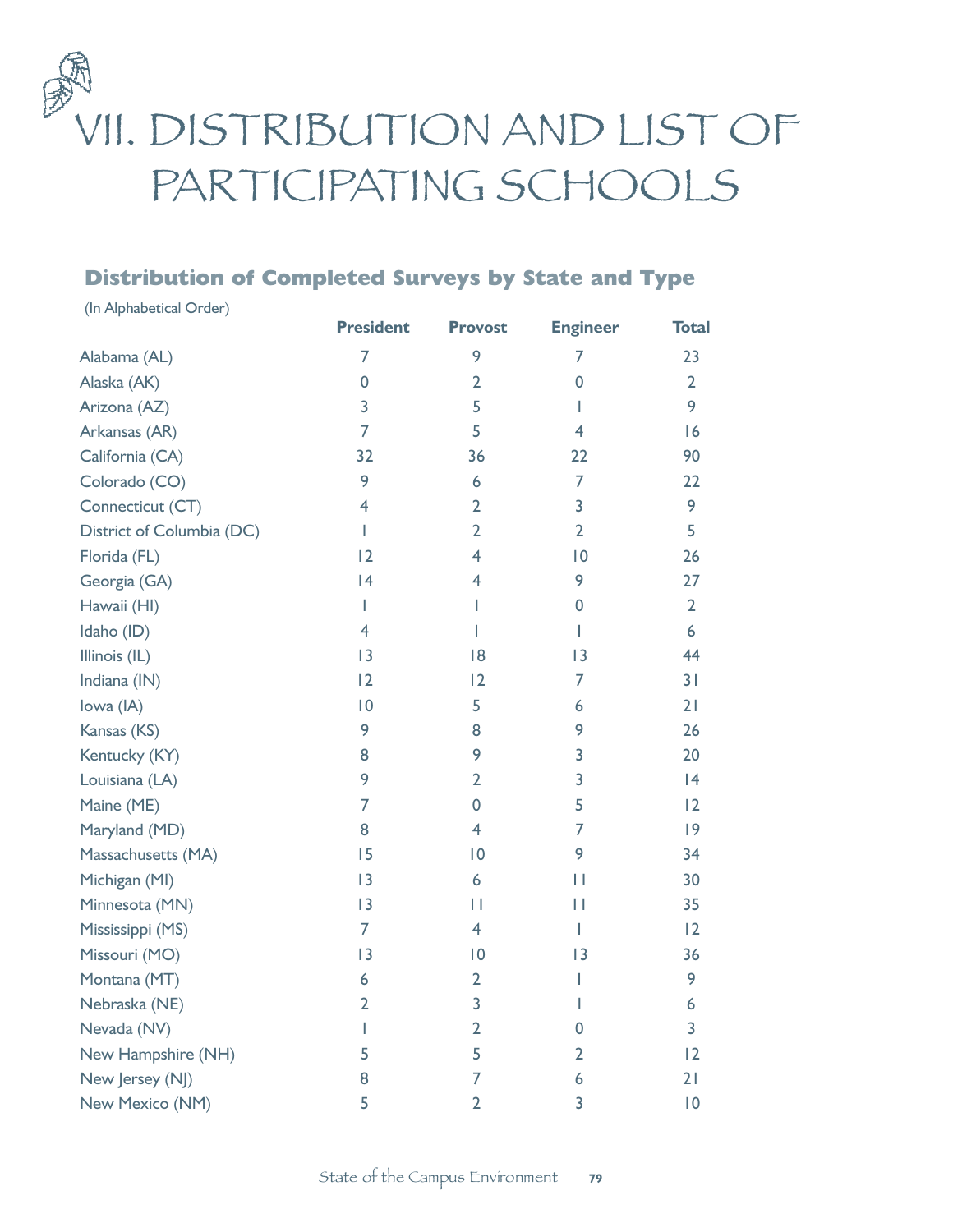| New York (NY)       | 29             | 17              | 15             | 61 |
|---------------------|----------------|-----------------|----------------|----|
| North Carolina (NC) | 23             | 2               | П              | 46 |
| North Dakota (ND)   | 3              |                 | 3              | 7  |
| Ohio (OH)           | 18             | 7               | 4              | 39 |
| Oklahoma (OK)       | 5              |                 | $\overline{2}$ | 8  |
| Oregon (OR)         | 0              | 2               | 3              | 25 |
| Pennsylvania (PA)   | 29             | 19              | 18             | 66 |
| Rhode Island (RI)   | $\overline{2}$ | $\overline{2}$  | $\overline{2}$ | 6  |
| South Carolina (SC) | 8              | $\overline{2}$  | 8              | 18 |
| South Dakota (SD)   | $\overline{2}$ | 4               |                | 7  |
| Tennessee (TN)      | 14             | $\overline{10}$ | 3              | 27 |
| Texas (TX)          | 22             | 15              | 4              | 51 |
| Utah (UT)           | $\Omega$       |                 | $\overline{2}$ | 3  |
| Vermont (VT)        | 6              | $\overline{2}$  | 5              | 3  |
| Virginia (VA)       | П              | 14              | 8              | 33 |
| Washington (WA)     | Н              | 6               | 4              | 21 |
| West Virginia (WV)  | 3              |                 | 3              |    |
| Wisconsin (WI)      | 15             | 6               | 2              | 33 |
| Wyoming (WY)        |                |                 | $\Omega$       | 2  |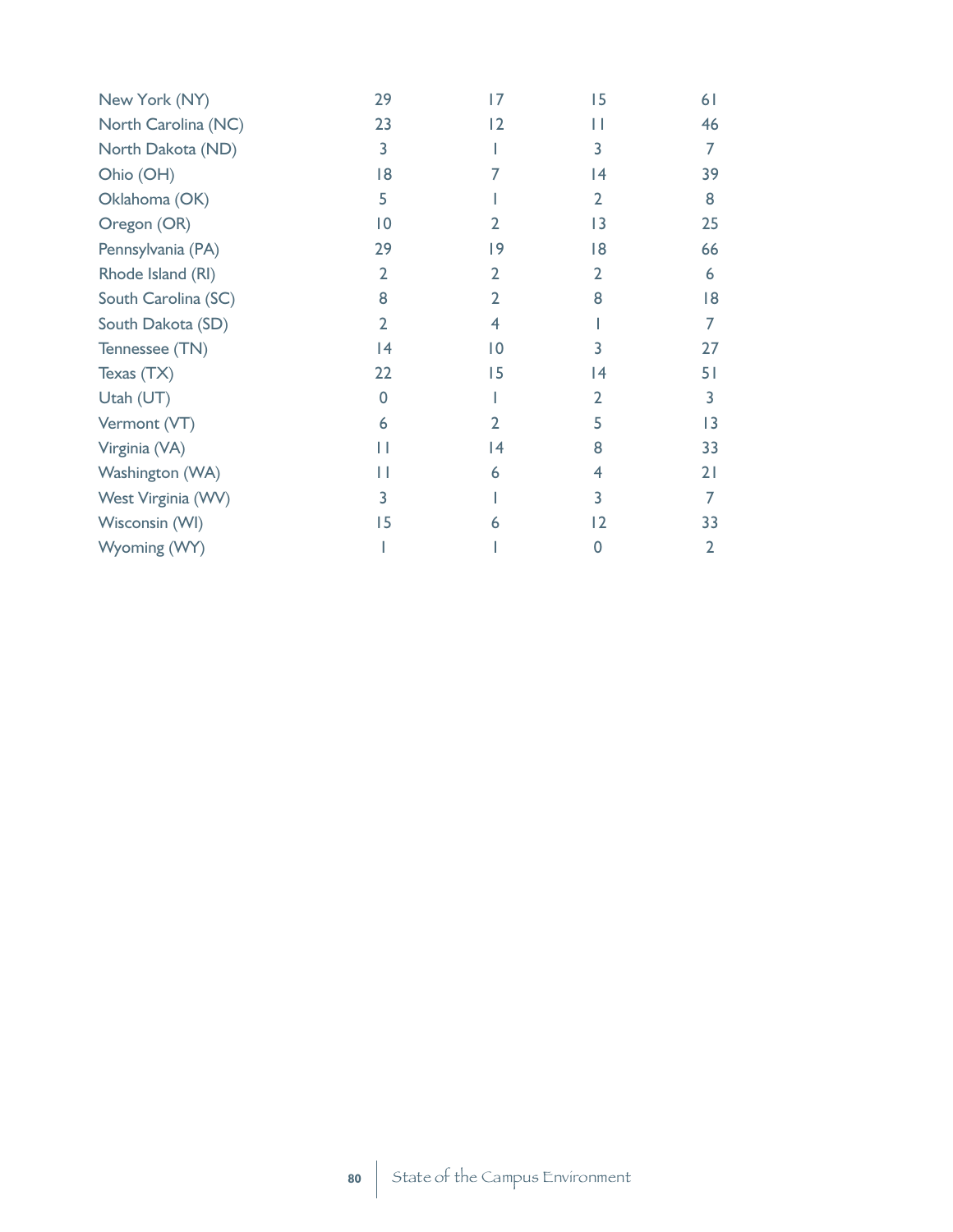## **In Alphabetical Order**

**A**bilene Christian University — President Alabama State University — Chief of facilities Alaska Pacific University — Provost Albany Law School of Union University — President Albany State University — President, Chief of facilities Albertson College — President Albion College — Provost Alexandria Technical College — President, Chief of facilities Allegheny College — Chief of facilities Allen College — President Allen County Community College — President Allentown College of Saint Francis De Sales — Chief of facilities Alpena Community College — President Alvernia College — President, Chief of facilities American Bible College and Seminary — President Ancilla College — President Anderson University — President Andrew Jackson University — President Antioch College — President Antioch University Southern California — President Appalachian State University — Provost Aquinas College — President, Chief of facilities Arizona State University Main — Provost Arizona Western College — President Arkansas State University — Chief of facilities Arkansas State University Beebe Branch — Provost Asheville-Buncombe Technical Community College — Provost Ashland Community College — Provost Ashland University — Provost Atlantic Cape Community College — Provost Auburn University — Chief of facilities

Augsburg College — President, Chief of facilities Augusta State University — Provost Austin Business College — President Austin College — Provost Averett College — Provost **B**ainbridge College — President, Chief of facilities Baker College of Flint — Chief of facilities Ball State University — President, Chief of facilities Baltimore City Community College — President, Chief of facilities Bard College — Chief of facilities Barry University — President, Chief of facilities Barstow College — Provost, Chief of facilities Barton College — President Bates College — President, Chief of facilities Baylor University — President, Provost Beaver College — Chief of facilities Bellarmine College — President, Provost Bellingham Technical College — President, Provost, Chief of facilities Belmont University — Provost Beloit College — Chief of facilities Bemidji State University — President, Chief of facilities Bennington College — Chief of facilities Berea College — Chief of facilities Berkeley College — Chief of facilities Berry College — President Bethany College — Provost, Chief of facilities Bethany Lutheran College — Provost Bethel College — Provost Biola University — Chief of facilities Bismarck State College — President, Provost, Chief of facilities Black Hills State University — Provost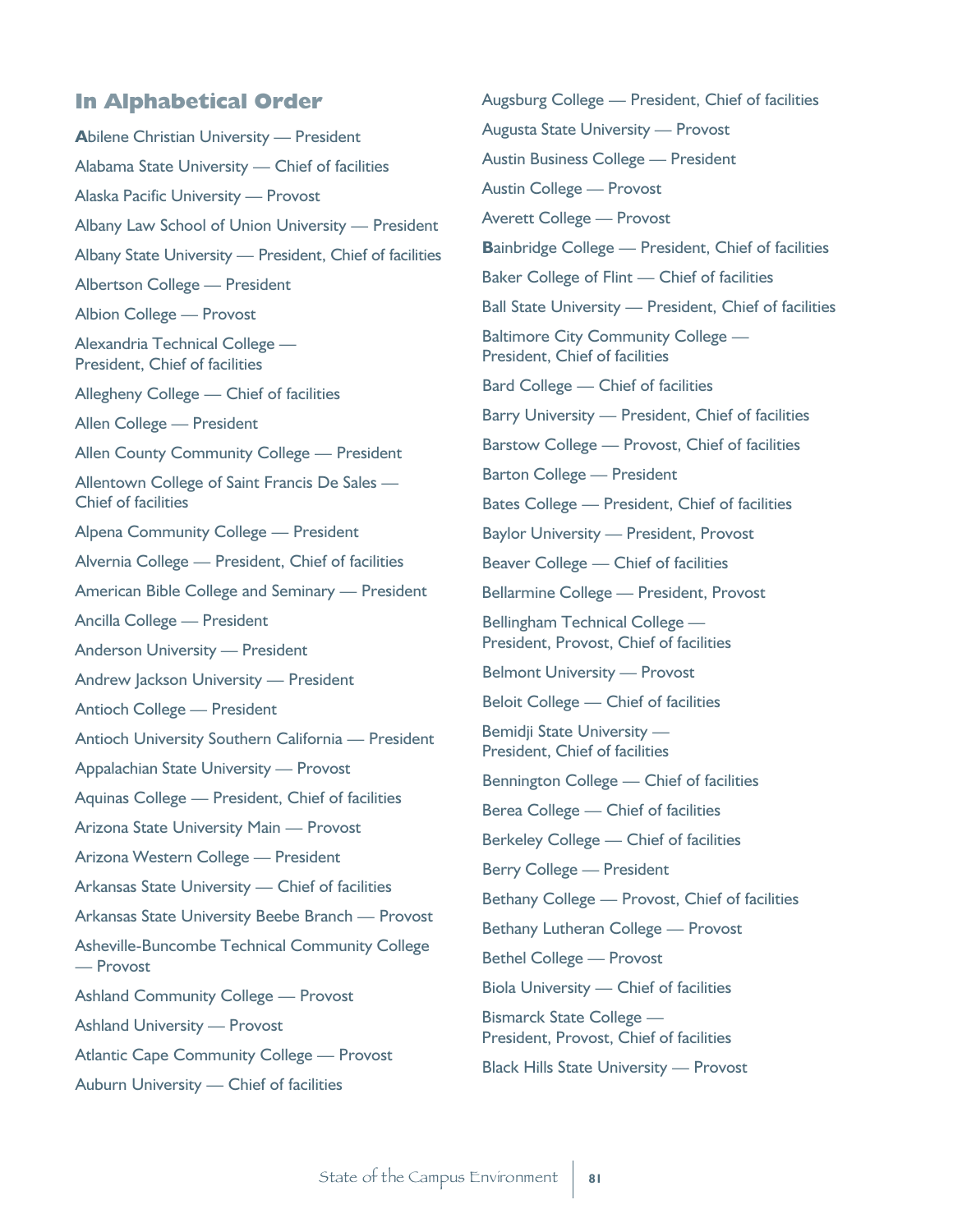Black River Technical College — Provost Blackburn College — Provost, Chief of facilities Bladen Community College — President Bluffton College — President, Provost Boise State University — President Boston Architectural Center — Provost Boston Conservatory — Provost Bowling Green State University — President Boyd School, Pittsburgh Technical Institute Division — President Bradley University — Chief of facilities Brazosport College — Provost Brescia University — Provost Brevard College — Chief of facilities Brevard Community College — President Briar Cliff College — President Bridgewater College — Provost Bridgewater State College — President, Chief of facilities Bristol Community College — Provost Brookdale Community College — Provost Brown University — President, Provost, Chief of facilities Brunswick Community College — President Bryn Mawr College — President, Provost Buena Vista University — President, Provost Bunker Hill Community College — President Burlington County College — Chief of facilities Butler County Community College — President Butler University — Provost Butte College — President **C**aldwell College — President California Institute of Technology — Provost, Chief of facilities

California Maritime Academy — Provost

California Polytechnic State University-San Luis Obispo — President

California State Polytechnic University-Pomona — President

California State University-Chico — Provost, Chief of facilities

California State University-Hayward — President

California State University-Long Beach — Provost

California State University-San Marcos — Chief of facilities

California State University-Stanislaus — President, Provost

Calvin College — Provost

Campbell University — President

Cape Cod Community College — President, Chief of facilities

Cardinal Stritch University — Chief of facilities

Carribean Center for Advance Studies Miami Institute of Psycholo — Chief of facilities

Carteret Community College — President

Carthage College — President

Catawba College — Chief of facilities

Catawba Valley Community College — President, Chief of facilities

Cecil Community College — President

Cecils College — President

Central Baptist College — President

Central Carolina Technical College — President

Central Christian College of the Bible — Chief of facilities

Central Community College — Provost

Central Connecticut State University — President, Chief of facilities

Central Lakes College — Provost

Central Maine Medical Center School of Nursing — President

Central Methodist College — President, Provost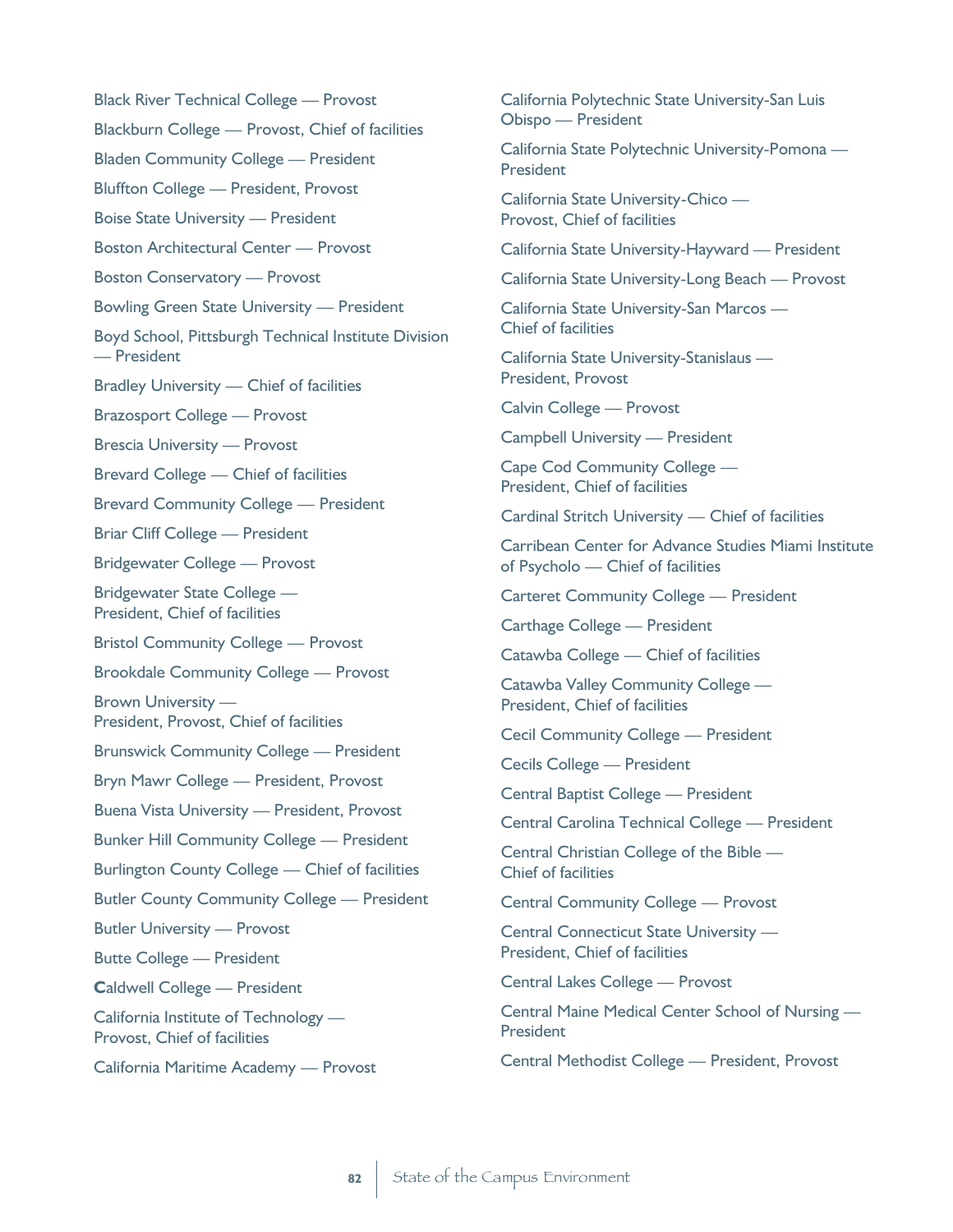Central Oregon Community College — President, Provost, Chief of facilities Central Pennsylvania College — President Central Virginia Community College — Chief of facilities Centralia College — President Centre College — Provost Cerritos College — Chief of facilities Charleston Southern University — Chief of facilities Charter Oak State College — Provost Chattahoochee Technical Institute — President Chemeketa Community College — President Cheyney University of Pennsylvania — President Chippewa Valley Technical College — Chief of facilities Chowan College — President Christ the King Seminary — Provost Christendom College — Provost Cincinnati State Technical and Community College — **President** Cisco Junior College — President City College, Miami FL — Chief of facilities City Colleges of Chicago Harold Washington College — President, Provost City Colleges of Chicago Malcolm X College — Provost City University of New York Graduate Center — **President** City University of New York Herbert H. Lehman College — President City University of New York Hunter College — Chief of facilities Clackamas Community College — President Claremont Graduate University — President Claremont McKenna College — President, Chief of facilities Clarkson University — Provost

Clear Creek Baptist Bible College — Chief of facilities Cleary College — President Cleveland State Community College — President Cloud County Community College — Provost Coahoma Community College — Provost Coastal Carolina University — Chief of facilities Coffeyville Community College — Chief of facilities Coker College — President Colby College — Chief of facilities Colby Community College — Provost Colgate University — Chief of facilities College of Lake County — President College of Marin — Provost, Chief of facilities College of Menominee Nation — President College of Notre Dame — Provost College of Notre Dame of Maryland — President College of Saint Benedict — Chief of facilities College of the Atlantic — President College of the Siskiyous — President, Provost Colorado College — President Colorado School of Mines — President, Provost Colorado State University — Chief of facilities Columbia College — Provost Columbia State Community College — President Columbia Union College — President Columbia University in the City of New York — President Commonwealth Institute of Funeral Service — President Community College of Allegheny County Boyce Campus — President Community College of Aurora — Chief of facilities Community College of Rhode Island — Chief of facilities Conception Seminary College — President, Provost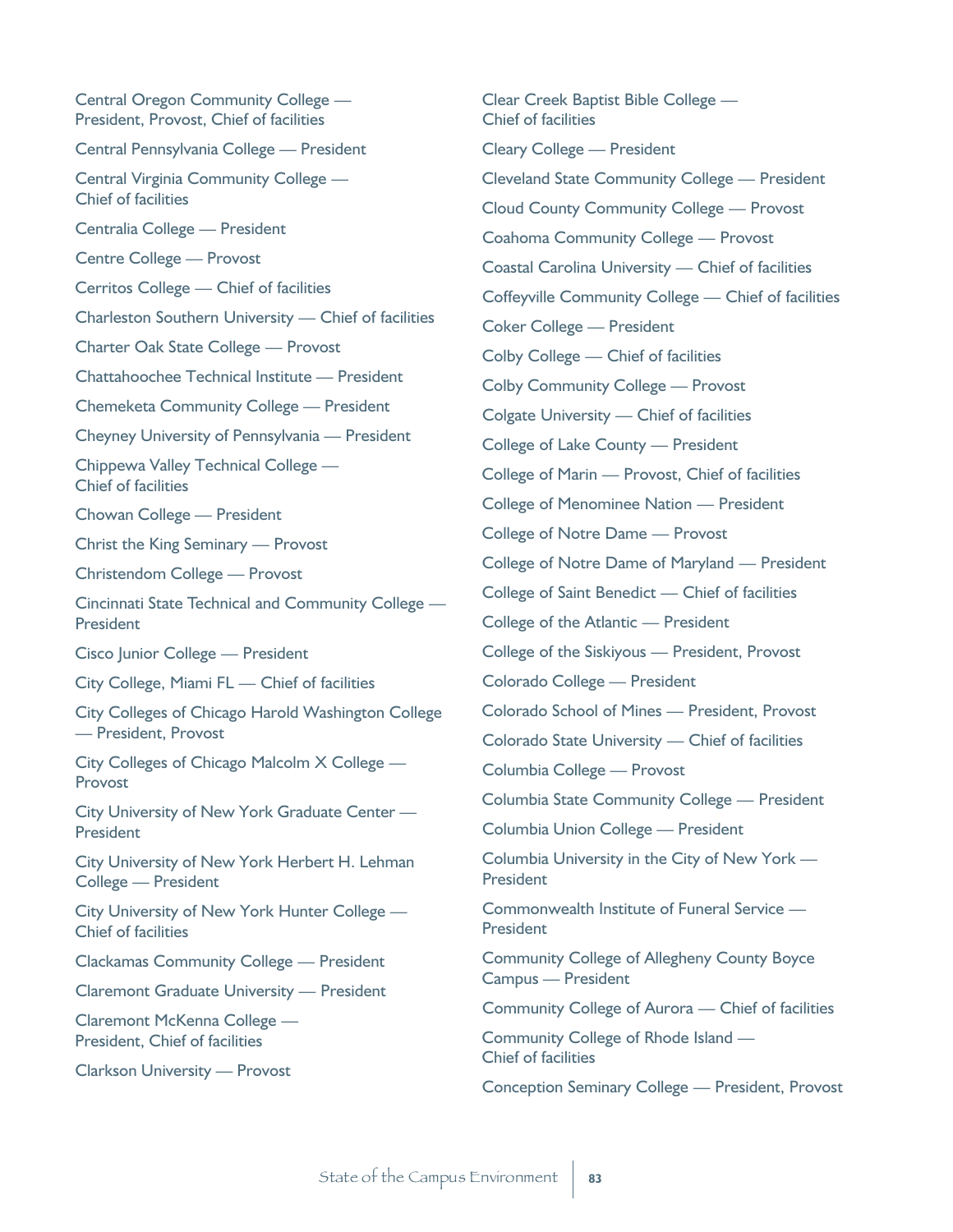Concord College — President Concordia University — President, Chief of facilities Connecticut College — President Converse College — President Copiah-Lincoln Community College — President Cornell College — President, Chief of facilities Cosumnes River College — President, Provost Covenant College — Provost Crafton Hills College — President Crichton College — Provost Crowley's Ridge College — President Crown College — President Cumberland County College — Provost **D**abney S. Lancaster Community College — Chief of facilities Dakota State University — Provost Dakota Wesleyan University — Chief of facilities Daniel Webster College — Provost Dartmouth College — President, Provost, Chief of facilities Davis & Elkins College — President Deaconess College of Nursing — President, Provost Dean College — President DeKalb Technical Institute — President Delaware Valley College — President Delta College — President Denison University — Chief of facilities DePaul University — President Dickinson College — President Divine Word College — Provost Doane College — Provost Dodge City Community College — Chief of facilities Dominican College of San Rafael — President, Provost Duke University — President

Dunwoody Institute — Chief of facilities Duquesne University — President **E**ast Arkansas Community College — President East Carolina University — President, Provost, Chief of facilities East Central College — President East Stroudsburg University of Pennsylvania — President, Chief of facilities Eastern Connecticut State University — President Eastern Kentucky University — President, Provost Eastern New Mexico University Main Campus — President, Chief of facilities Eastern Wyoming College — Provost Edgecombe Community College — President Edgewood College — President, Chief of facilities Edinboro University of Pennsylvania — President, Provost Edison Community College — President Education America-Remington College — President El Centro College — President Ellsworth Community College — Provost Elon College — President Emerson College — Chief of facilities Emmanuel College — Chief of facilities Emmanuel School of Religion — President, Chief of facilities Emory University — President Emperor's College of Traditional Oriental Medicine — Chief of facilities Eureka College — Provost **Fashion Institute of Design and Merchandising —** Provost Fergus Falls Community College — Chief of facilities Ferrum College — Chief of facilities

Finger Lakes Community College — Provost

Flagler College — Provost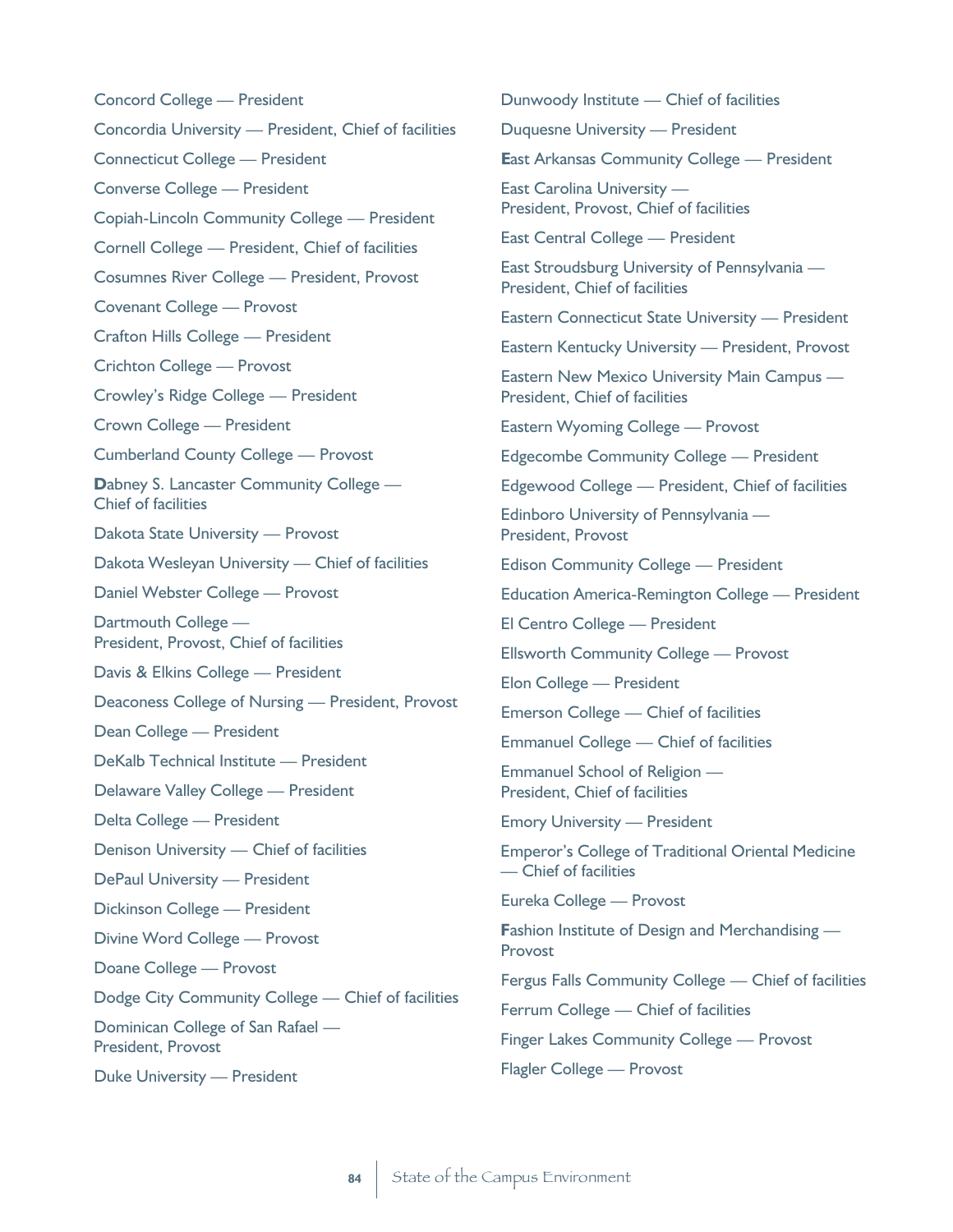| Florence-Darlington Technical College - President                       |
|-------------------------------------------------------------------------|
| Florida Agricultural and Mechanical University -<br>Chief of facilities |
| Florida Christian College - President                                   |
| Florida College - Provost                                               |
| Florida Community College at Jacksonville -<br>Chief of facilities      |
| Florida Gulf Coast University — Chief of facilities                     |
| Florida National College - President                                    |
| Fontbonne College - Provost                                             |
| <b>Forsyth Technical Community College - Provost</b>                    |
| Fort Hays State University -<br>Provost, Chief of facilities            |
| Franklin & Marshall College - President                                 |
| Franklin Pierce College - Provost                                       |
| Free Will Baptist Bible College - Provost                               |
| Furman University - President                                           |
| <b>Gadsden State Community College - President</b>                      |
| Gainesville College - Chief of facilities                               |
| Galveston College - Chief of facilities                                 |
| Garden City Community College -<br>President, Chief of facilities       |
| <b>Garrett Community College - President</b>                            |
| <b>Gateway Technical College - President</b>                            |
| <b>Genesee Community College - President</b>                            |
| George Fox University - Chief of facilities                             |
| Georgia Institute of Technology —<br>Provost, Chief of facilities       |
| Glendale Community College - Chief of facilities                        |
| <b>Gloucester County College — Provost</b>                              |
| Golden Gate Baptist Theological Seminary -<br>President                 |
| Golden Gate University - President, Provost                             |
| <b>Gonzaga University - President</b>                                   |
| Goshen College - Provost, Chief of facilities                           |
| Governors State University - Provost                                    |
|                                                                         |

Grand Canyon University — Provost

Grand Rapids Community College — President, Chief of facilities

Great Basin College — Provost

Grinnell College — Chief of facilities

Gustavus Adolphus College — President, Chief of facilities

Gwinnett Technical Institute — Chief of facilities

**H**amilton College — Chief of facilities

Hampden-Sydney College — President, Provost

Harrington Institute of Interior Design — Chief of facilities

Harrisburg Area Community College — President

Harvey Mudd College — President

Hebrew College — President

Hellenic College-Holy Cross Greek Orthodox School of Theology — President

Henderson Community College — Chief of facilities

Henderson State University — Provost

Hennepin Technical College — President, Provost

Henry Cogswell College — President

Herzing College — President

Hibbing Community College, A Technical and Community College — Provost

Highland Community College — President

Hiwassee College — President, Provost

Hobart and William Smith Colleges — President, Provost

Hocking Technical College — Provost

Hollins University — President

Holy Cross College — Chief of facilities

Holy Family College — Provost

Hope College — Chief of facilities

Houghton College — Chief of facilities

Houston Baptist University — President

Hudson County Community College — Provost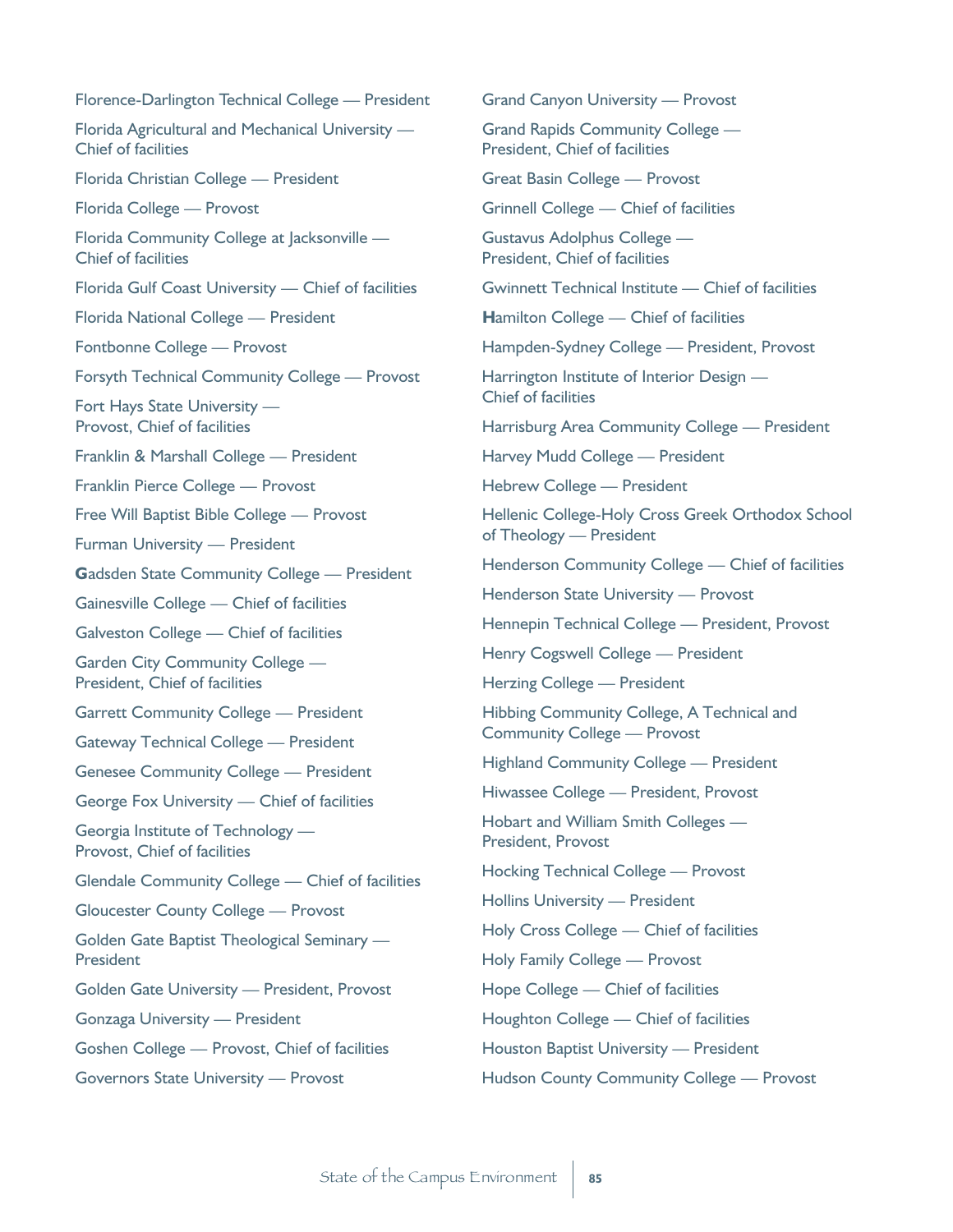Humboldt State University — Provost, Chief of facilities Huron University — President **I**daho State University — President Iliff School of Theology — Provost Illinois Institute of Technology — President Illinois Valley Community College — President Illinois Wesleyan University — President, Provost Immaculata College — President, Provost Indian River Community College — Chief of facilities Indiana State University — President Indiana University East — President, Chief of facilities Indiana University Kokomo — President, Provost Indiana University Northwest — Provost Indiana University-Purdue University Indianapolis — Provost Inver Hills Community College — President Iona College — Provost Isothermal Community College — Provost **J**ackson Community College — President Jackson State University — Provost Jacksonville State University — Provost James Madison University — Provost Jefferson College — Chief of facilities Jefferson Davis Community College — President, Chief of facilities Jefferson State Community College — President John Brown University — Chief of facilities John Carroll University — President John Tyler Community College — President Johns Hopkins University — Chief of facilities Johnson Bible College — Provost, Chief of facilities Johnson State College — Provost Jones College — Provost Jones County Junior College — President

Judson College — Provost Juniata College — Provost **K**ansas State University — President Kansas State University-Salina, College of Technology and Aviation — President Kansas Wesleyan University — President, Provost Kaskaskia College — Chief of facilities Kean University — President Keene State College — President, Provost Kenrick-Glennon Seminary-Kenrick School of Theology — Provost Kent State University Main Campus — President, Chief of facilities Kent State University Trumbull Campus — Provost Kentucky Wesleyan College — President Kenyon College — President, Provost Kettering College of Medical Arts — Chief of facilities Keuka College — President Kilgore College — President Kirksville College of Osteopathic Medicine — Chief of facilities Knowledge Systems Institute — Chief of facilities Knox College — Provost Kutztown University of Pennsylvania — President, Chief of facilities **L**. I. F. E. Bible College — President Lackawanna Junior College — Chief of facilities Lake Michigan College — Chief of facilities Landmark College — President Lane College — President Lane Community College — President, Chief of facilities Lassen Community College — Provost Lawrence Technological University — President Lawrence University — President

Lawson State Community College — President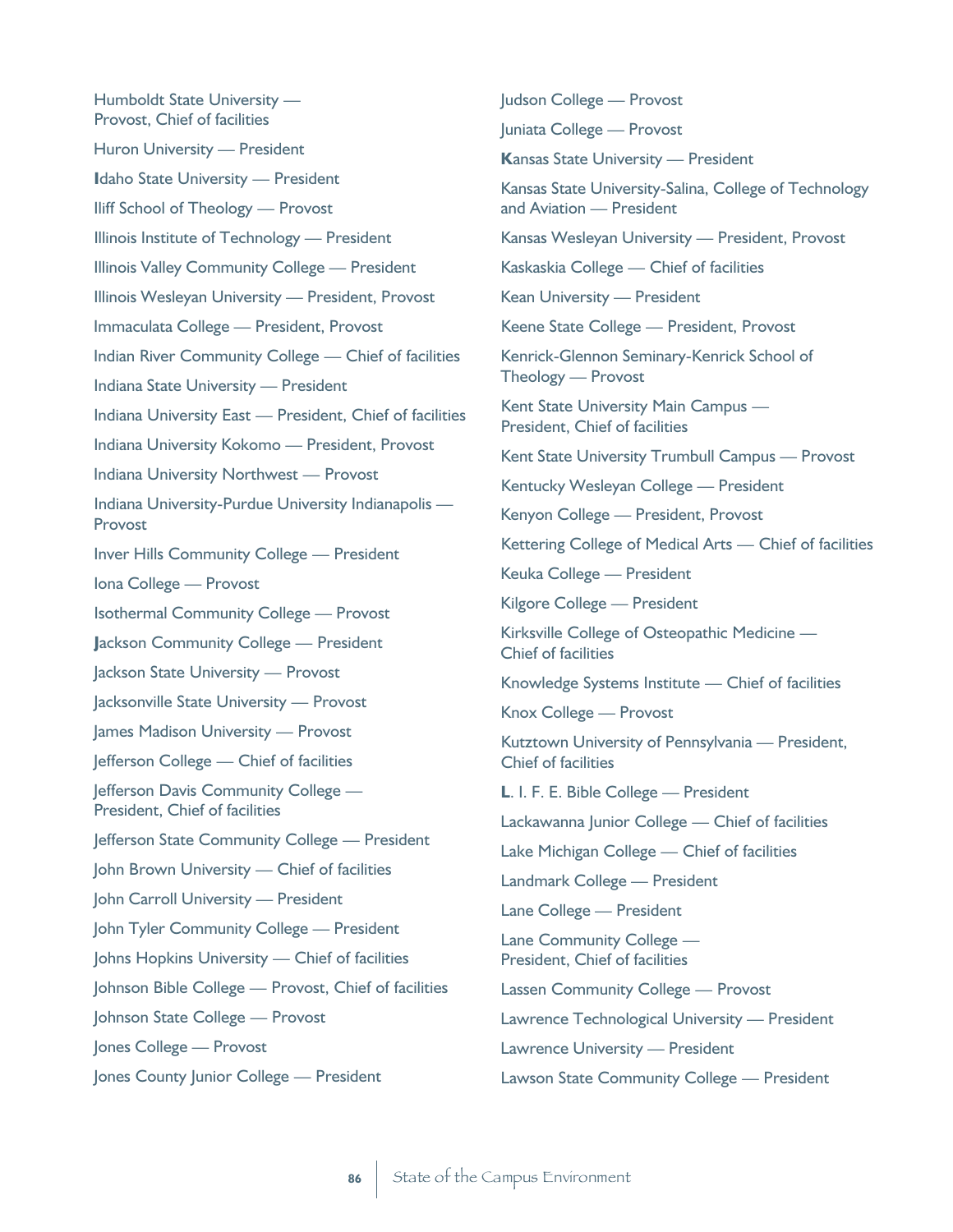Le Moyne College — Chief of facilities Lebanon Valley College — President Lee University — Provost Lehigh Carbon Community College — Provost, Chief of facilities Lehigh University — Chief of facilities Lenoir Community College — Chief of facilities Lenoir-Rhyne College — President, Provost Lesley College — Provost Lewis and Clark College — President Lewis-Clark State College — Provost Liberty University — Provost Life Chiropractic College West — President Lincoln Memorial University — Provost Linfield College — Chief of facilities Lock Haven University of Pennsylvania — President Logan College of Chiropractic — Chief of facilities Long Beach City College — Provost Longwood College — President Los Angeles College of Chiropractic — Chief of facilities Los Angeles Valley College — Provost Louisiana State University in Shreveport — Provost Louisiana Technical College Folkes Campus — **President** Lower Columbia College — President Loyola Marymount University — President Loyola University New Orleans — President Loyola University of Chicago — Chief of facilities Lubbock Christian University — Provost Lycoming College — Provost Lynchburg College — Provost Lyndon State College — Chief of facilities **M**acalester College — President, Provost Macon State College — Provost

Madison Area Technical College — President Madonna University — President Magnolia Bible College — President Maharishi University of Management — Chief of facilities Manchester College — Provost Mansfield University of Pennsylvania — President Marine Corps University — President Marlboro College — Provost Marshall University — Chief of facilities Marshalltown Community College — President, Chief of facilities Marycrest International University — Provost Maryland Institute College of Art — Chief of facilities Maryville College — President Maryville University of Saint Louis — President, Chief of facilities Massachusetts College of Liberal Arts — President Massachusetts College of Pharmacy and Allied Health Sciences — President, Chief of facilities Massachusetts Institute of Technology — President, Provost, Chief of facilities Massachusetts Maritime Academy — Provost McKendree College — President McMurry University — Chief of facilities McNeese State University — President, Chief of facilities McPherson College — Provost Meadville/Lombard Theological School — President Medical College of Wisconsin — Chief of facilities Medical University of South Carolina — President, Provost, Chief of facilities Memphis College of Art — President Mercer County Community College — President, Chief of facilities Mercer University — Chief of facilities

State of the Campus Environment | 87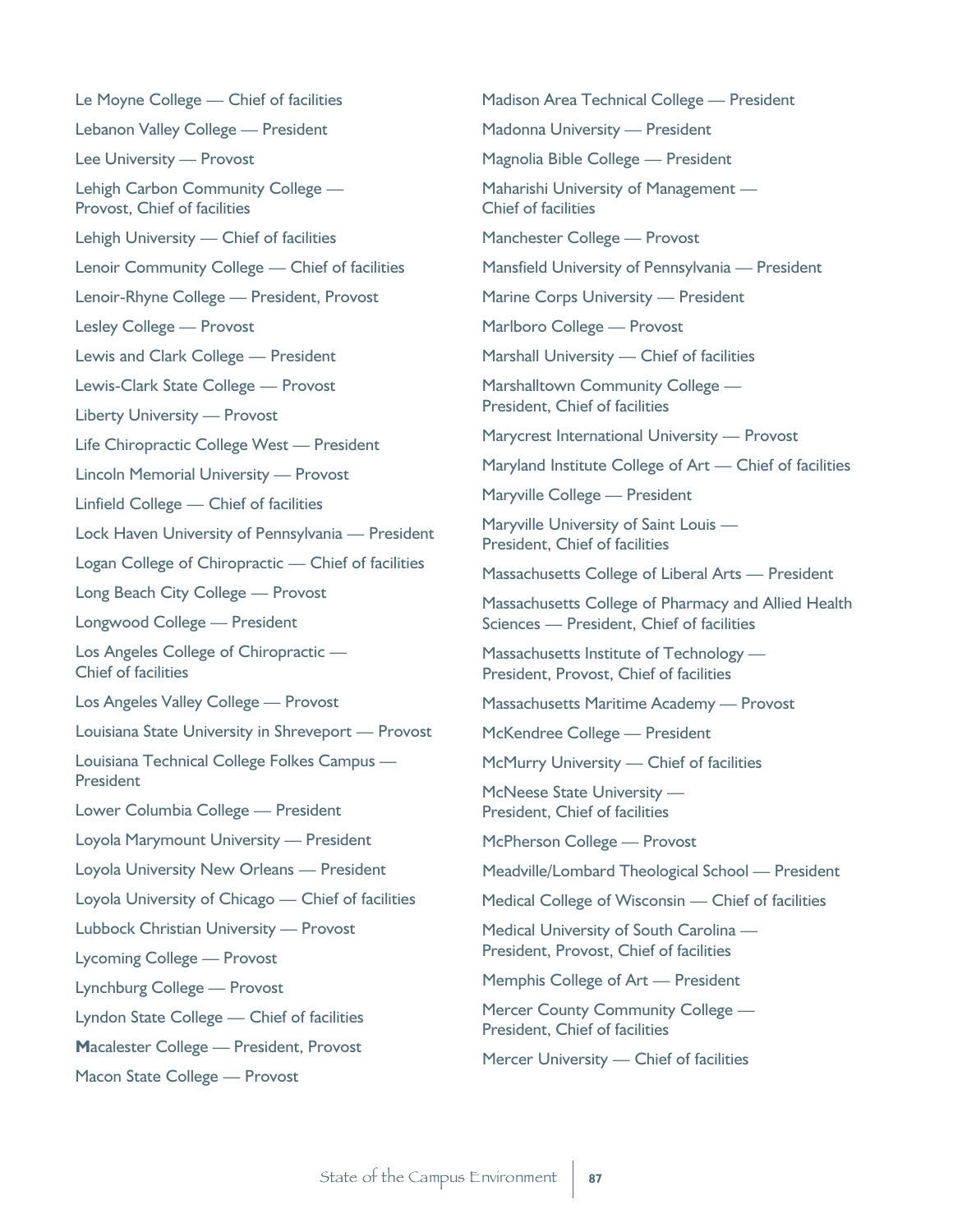Mesa State College — President, Provost Miami University — Chief of facilities Michigan State University — Chief of facilities Michigan Technological University — President, Chief of facilities MidAmerica Nazarene University — Provost Middlebury College — President, Chief of facilities Midlands Technical College — Chief of facilities Midway College — President, Provost Minneapolis College of Art Design — Chief of facilities Minnesota State University, Mankato — President Minot State University — Chief of facilities Minot State University-Bottineau Campus — President Mississippi Gulf Coast Community College — President Mississippi State University — President Missouri Western State College — Provost Mitchell Community College — Chief of facilities Modesto Junior College — Provost Mohave Community College — President Mohawk Valley Community College — President, Provost Monmouth College — Provost Montana State University-Billings — Provost Montana State University-Bozeman — President Montana Tech of The University of Montana — **President** Montclair State University — President, Provost Montgomery Community College — President, Provost Moorhead State University — President Moraine Park Technical College — Chief of facilities Morehead State University — President Morgan Community College — Chief of facilities

Morgan State University — President

Motlow State Community College — President

Mount Saint Mary's College and Seminary — Provost, Chief of facilities

Mount Vernon Nazarene College — Chief of facilities

Mountain View College — Chief of facilities

Mt. Hood Community College — Provost, Chief of facilities

Mt. San Antonio College — Provost

Mt. San Jacinto College — Provost

**N**ational College of Chiropractic — President, Provost, Chief of facilities

National Defense University — Chief of facilities

Nazareth College of Rochester — Provost, Chief of facilities

New Mexico State University at Carlsbad — President

New Mexico State University Dona Ana Branch — President

New York State College of Ceramics at Alfred University — Provost

Nicholls State University — President

Normandale Community College — President, Provost

North Carolina Wesleyan College — President

North Central College — Chief of facilities

North Central Michigan College — Chief of facilities

Northeastern Junior College — President, Provost

Northeastern Ohio Universities College of Medicine — Chief of facilities

Northeastern State University — Chief of facilities

Northern Arizona University — Provost

Northern Maine Technical College — President

Northern Michigan University — President

Northern New Mexico Community College — Provost

Northland College — President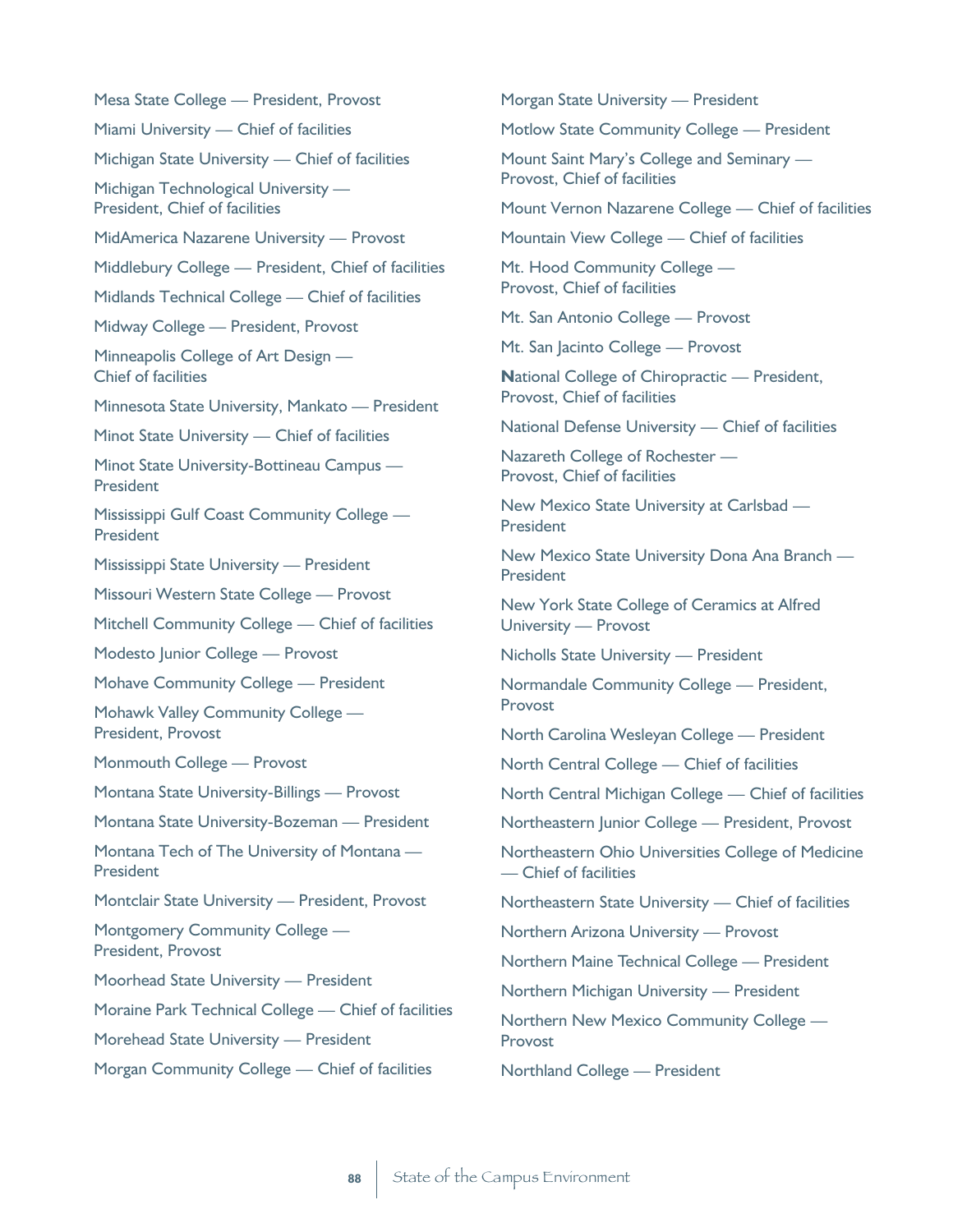| Northwest College - President, Provost                                   |
|--------------------------------------------------------------------------|
| Northwest Indian College - President, Provost                            |
| Northwest Missouri State University -<br>President, Chief of facilities  |
| Northwestern Michigan College — President,<br>Provost                    |
| Northwestern State University - President                                |
| Norwich University - Chief of facilities                                 |
| Nyack College - Chief of facilities                                      |
| <b>Oberlin College - President</b>                                       |
| Ohio University Lancaster Campus - President                             |
| Ohio University Main Campus -<br>President, Chief of facilities          |
| Oklahoma State University College of Osteopathic<br>Medicine - President |
| Olivet Nazarene University - Provost                                     |
| Olympic College - Provost                                                |
| <b>Oral Roberts University - President</b>                               |
| Orange Coast College - Provost                                           |
| Otero Junior College - Chief of facilities                               |
| Otis College of Art and Design - President                               |
| Our Lady of the Lake University - Chief of facilities                    |
| <b>Owens Community College -</b><br>Provost, Chief of facilities         |
| Owensboro Community College - President                                  |
| Owensboro Junior College of Business - Provost                           |
| <b>Ozarks Technical Community College - President</b>                    |
| <b>Pace University White Plains Campus — President</b>                   |
| Pacific Northwest College of Art - President                             |
| Pacific Union College - President                                        |
| Pacific University - President                                           |
| Paducah Community College - Provost                                      |
| Palm Beach Atlantic College -<br>President, Chief of facilities          |
| Palm Beach Community College - Chief of facilities                       |
| Palo Alto College - Provost                                              |
|                                                                          |

Park College — Chief of facilities Parker College of Chiropractic — Provost, Chief of facilities Parkland College — Provost Paul Smith's College of Arts and Sciences — President Peace College — President Peninsula College — President Penn State Altoona — President Penn State Delaware County — Provost Penn State Hazleton — President, Provost Penn State Hazleton — Penn State University Park — Chief of facilities Pennsylvania College of Technology — President, Provost, Chief of facilities Pensacola Junior College — President Pepperdine University — Chief of facilities Pfeiffer University — President Piedmont Baptist College — Provost Pierce College — Chief of facilities Pima County Community College District — Provost Pitzer College — Provost Polytechnic University — Chief of facilities Portland Community College — Chief of facilities Portland State University — President, Chief of facilities Potomac College — Provost Prairie State College — Provost Pratt Community College — Chief of facilities Princeton University — President, Chief of facilities Purdue University North Central Campus — President, Provost, Chief of facilities **Q**ueens College — Provost **R**adford University — Chief of facilities Ramapo College of New Jersey — Provost

Randolph-Macon College — Provost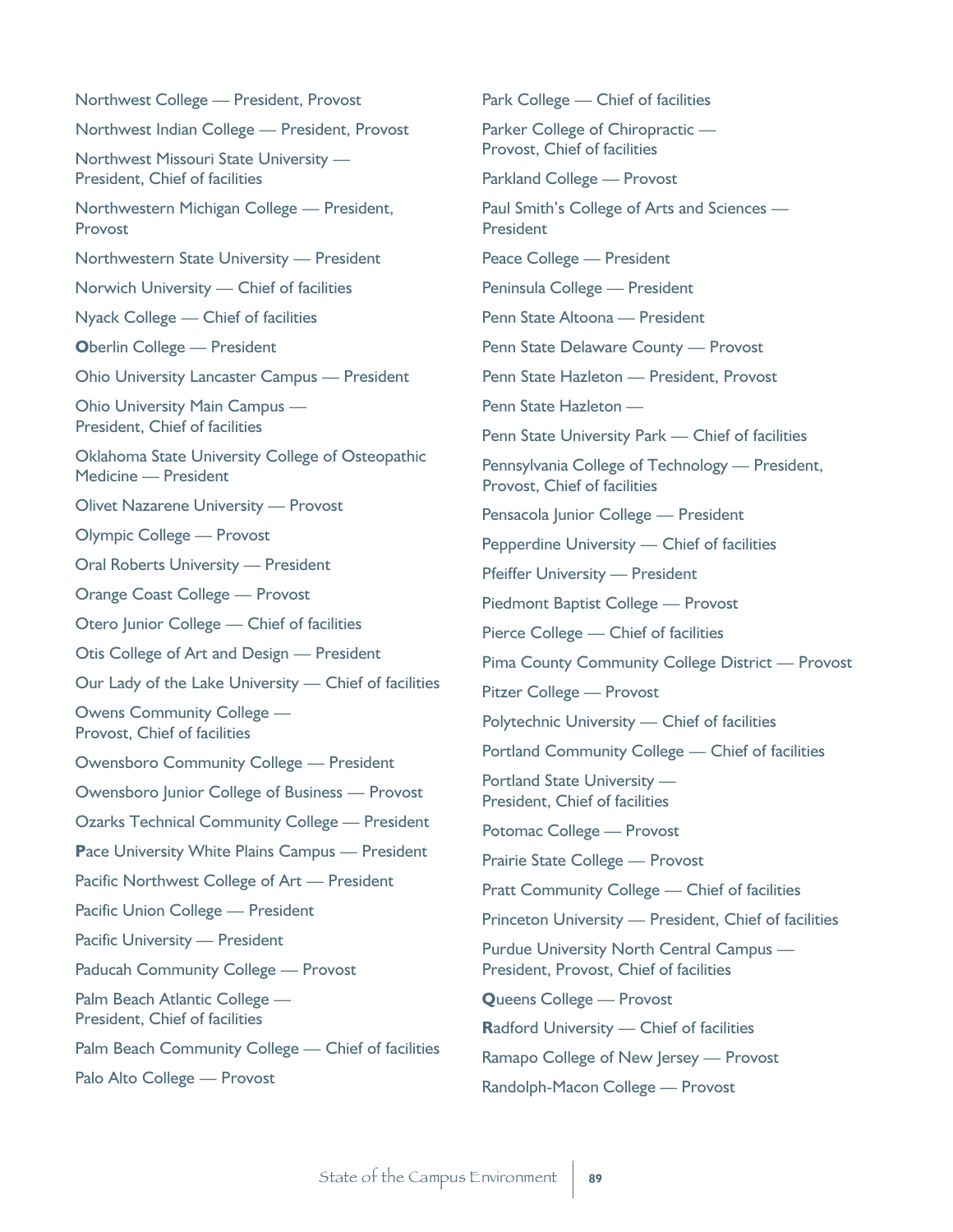Randolph-Macon Woman's College — President, Provost Rappahannock Community College — Provost Raritan Valley Community College — Chief of facilities Reconstructionist Rabbinical College — Chief of facilities Reed College — Chief of facilities Reformed Bible College — Chief of facilities Regis College — President, Chief of facilities Regis University — President, Chief of facilities Reinhardt College — President Rensselaer Polytechnic Institute — President Research College of Nursing — Chief of facilities Rhodes College — President, Chief of facilities Rice University — Provost Richland Community College — Provost Ringling School of Art and Design — President Rio Hondo College — Provost Rivier College — President, Chief of facilities Rochester Community and Technical College — President Rochester Institute of Technology — Provost Rogue Community College — President, Chief of facilities Rose-Hulman Institute of Technology — President, Provost Rosemont College — Provost Rowan-Cabarrus Community College — President, Chief of facilities Rush University — Chief of facilities Rust College — President, Provost **S**aginaw Valley State University — Provost Saint Bernard's Institute — Provost Saint Cloud Technical College — Provost Saint Francis College — President

Saint John's Seminary - President Saint John's University — President, Provost Saint Joseph's College, New York — President Saint Louis College of Pharmacy — Provost Saint Louis Community College at Meramec — Provost Saint Louis University — President Saint Mary College — President Saint Mary-of-the-Woods College — President Saint Mary's College — President, Chief of facilities Saint Mary's College of California — President Saint Mary's University of Minnesota — Provost Saint Meinrad School of Theology — Provost Saint Michael's College — President Saint Olaf College — Chief of facilities Saint Peter's College — Chief of facilities Saint Xavier University — President Salish Kootenai College — President, Chief of facilities Salve Regina University — President, Provost Sam Houston State University — President Samuel Merritt College — Provost San Diego Miramar College — President San Diego State University — President, Provost San Francisco Conservatory of Music — Chief of facilities San Jacinto College North — Provost San Juan College — Provost Santa Ana College — President Santa Barbara City College — Provost Santa Fe Community College — President, Chief of facilities Santa Monica College — Provost, Chief of facilities Santa Rosa Junior College — President Savannah State University — President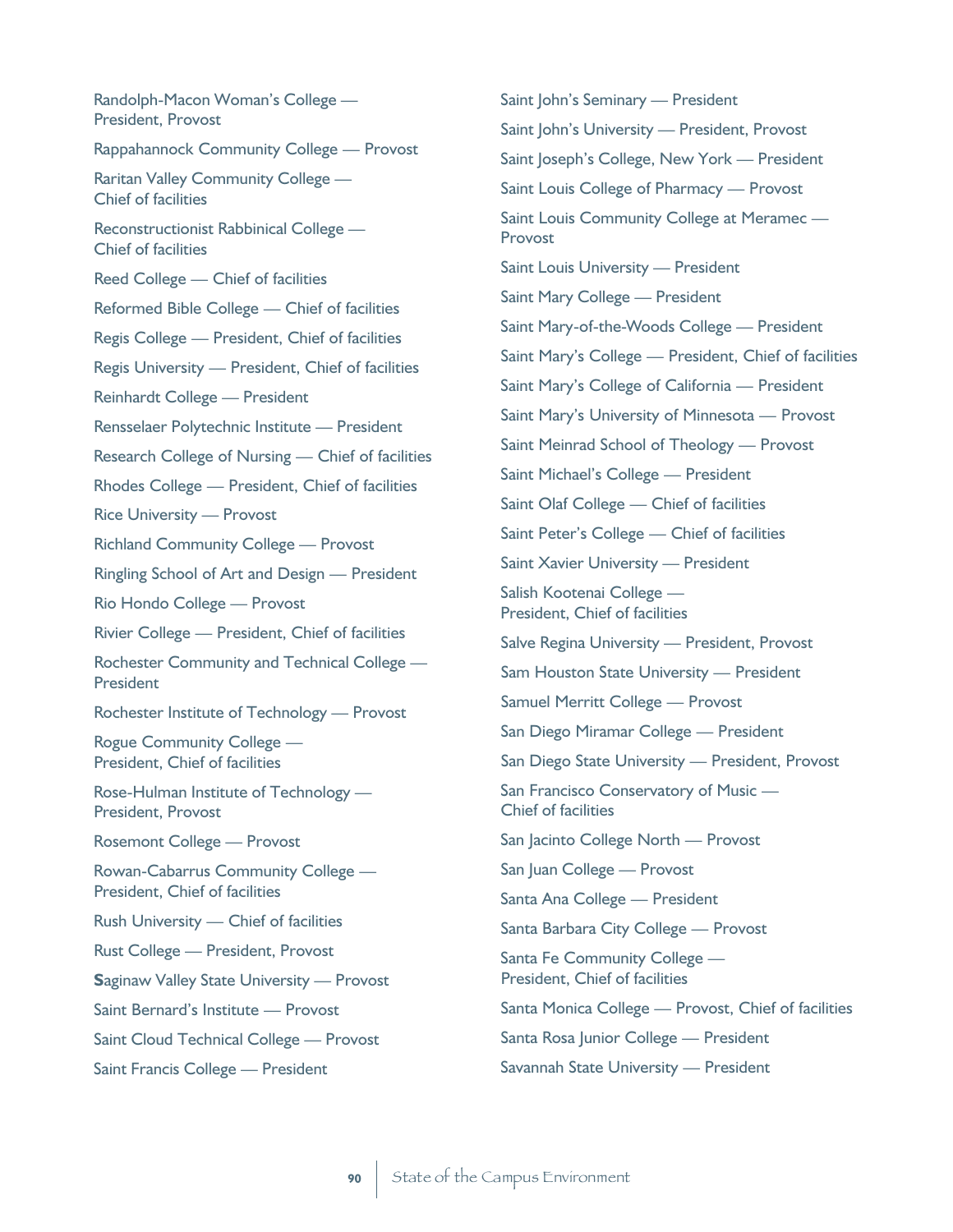Schenectady County Community College — **President** School of Visual Arts — Chief of facilities Scott Community College — President Seattle Central Community College — Chief of facilities Seattle University — President Seton Hall University — President Seton Hill College — President, Chief of facilities Seward County Community College — Chief of facilities Shasta College — Provost, Chief of facilities Shawnee Community College — President, Chief of facilities Shelton State Community College — Provost Shenandoah University — Chief of facilities Shimer College — Provost Siena College — Provost, Chief of facilities Siena Heights University — Chief of facilities Sierra College — President Sierra Nevada College — President Silver Lake College — Chief of facilities Simon's Rock College of Bard — President Simpson College — Provost, President, Chief of facilities Skidmore College — President Slippery Rock University of Pennsylvania — President Snow College — Provost Somerset Community College — Provost South College — President South Dakota School of Mines and Technology — Provost South Piedmont Community College — President South Puget Sound Community College — President, Chief of facilities Southeast Missouri State University — President

Southeastern Business College — President

Southeastern Louisiana University — Chief of facilities

Southern Adventist University — President, Provost

Southern Arkansas University — President

Southern Arkansas University Tech — President, Chief of facilities

Southern Illinois University at Edwardsville — President, Provost, Chief of facilities

Southern Maine Technical College — President

Southern Polytechnic State University — President

Southern Vermont College — President

Southwest Mississippi Community College — Provost

Southwest Missouri State University — Provost, Chief of facilities

Southwest Missouri State University-West Plains — President, Chief of facilities

Southwest Virginia Community College — President, Provost

Southwest Wisconsin Technical College — President

Southwestern Adventist University — Provost

Southwestern Baptist Theological Seminary — President

Southwestern College of Christian Ministries — President

Southwestern Community College — Provost

Southwestern Oklahoma State University — President

Spartan School of Aeronautics — Provost

Spartanburg Methodist College — President

Spring Hill College — Provost

Springfield College — Provost

Springfield College in Illinois — Chief of facilities

Springfield Technical Community College — Provost

St. Catharine College — President

St. Clair County Community College — Provost, Chief of facilities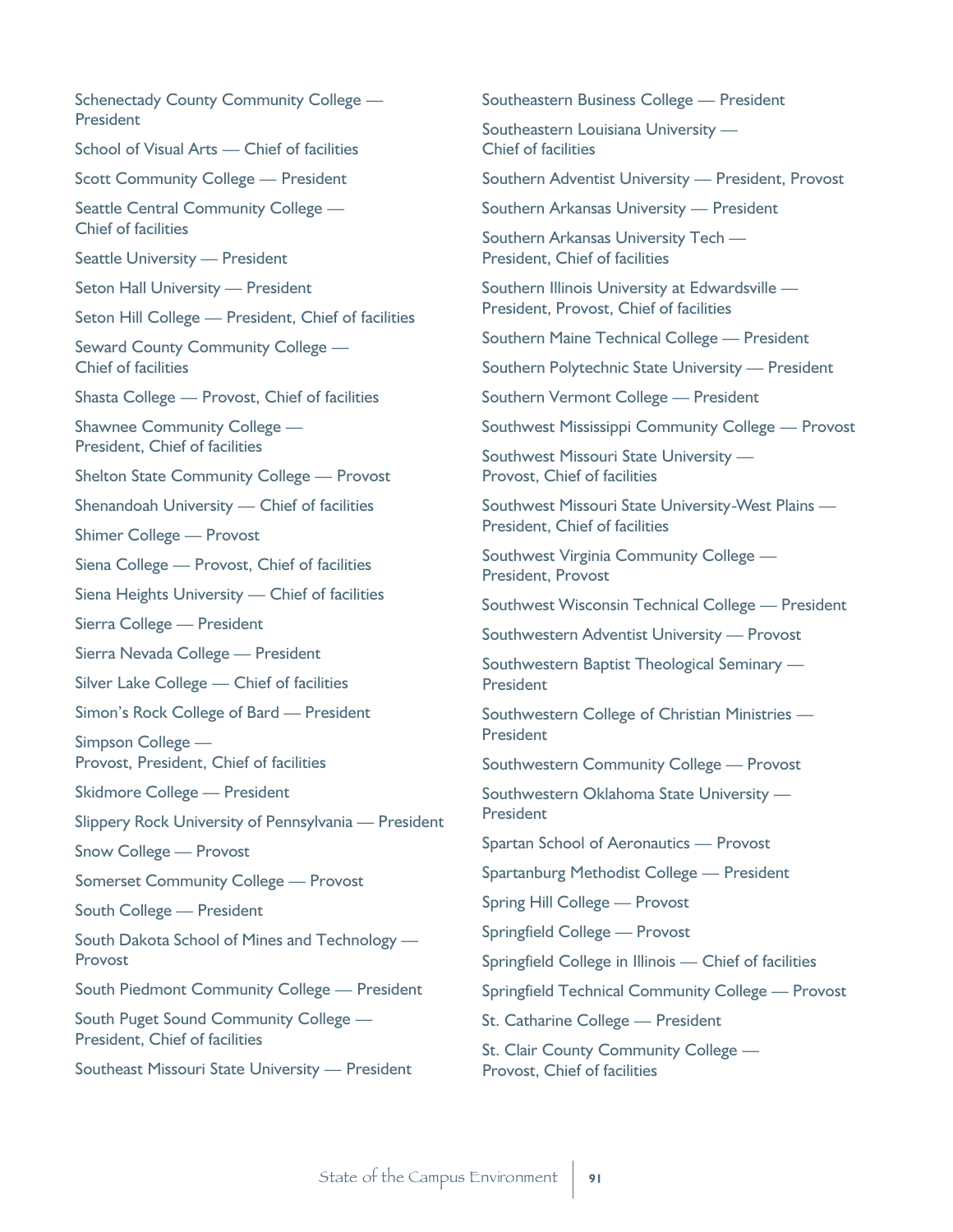St. Edward's University — Provost, Chief of facilities

St. Lawrence University — Provost

St. Luke's College of Nursing and Health Sciences — President, Chief of facilities

St. Mary's College of Maryland — President, Chief of facilities

St. Thomas University — Chief of facilities

St. Vincent's College — President

State University of New York at Albany — President

State University of New York at Buffalo — President

State University of New York at New Paltz — President

State University of New York at Stony Brook — President, Chief of facilities

State University of New York College at Fredonia — President, Chief of facilities

State University of New York College at Plattsburgh — Provost

State University of New York College at Potsdam — Provost, Chief of facilities

State University of New York College of Agriculture and Technology at Coble — President

State University of New York College of Agriculture and Technology at Morrisville — President

State University of New York Health Science Center at Stony Brook — President

State University of New York Institute of Technology at Utica-Rome — President

State University of West Georgia — President

Stephen F. Austin State University — Provost

Stetson University — President

Stonehill College — President

Sul Ross State University — President, Chief of facilities

Susquehanna University — Chief of facilities

Sweet Briar College — Provost

**T**aft College — President

Tarleton State University — President, Provost

Taylor University — Chief of facilities

Teikyo Loretto Heights University — Provost

Tennessee State University — President

Tennessee Technological University — Provost

Tennessee Temple University — President

Texas A & M University-Kingsville — President, Chief of facilities

Texas A&M University-Texarkana — President

Texas Christian University — Chief of facilities

Texas Lutheran University — Provost

Texas State Technical College-Harlingen — President

Texas Tech University — President, Chief of facilities

The Art Institute of Fort Lauderdale — President

The Catholic University of America — Provost, Chief of facilities

The Citadel, the Military College of South Carolina — Chief of facilities

The Master's College and Seminary — President

The Ohio State University at Lima Campus — **President** 

The Ohio State University Main Campus — Provost, Chief of facilities

The Ohio State University Mansfield Campus — President

The Ohio State University Newark Campus — **President** 

The University of Alabama — Provost

The University of Findlay — Chief of facilities

The University of Maine at Augusta — Chief of facilities

The University of Montana — President

The University of Montana-Missoula College of Technology — President, Provost

The University of Virginia's College at Wise — President, Chief of facilities

The University of West Alabama — President, Provost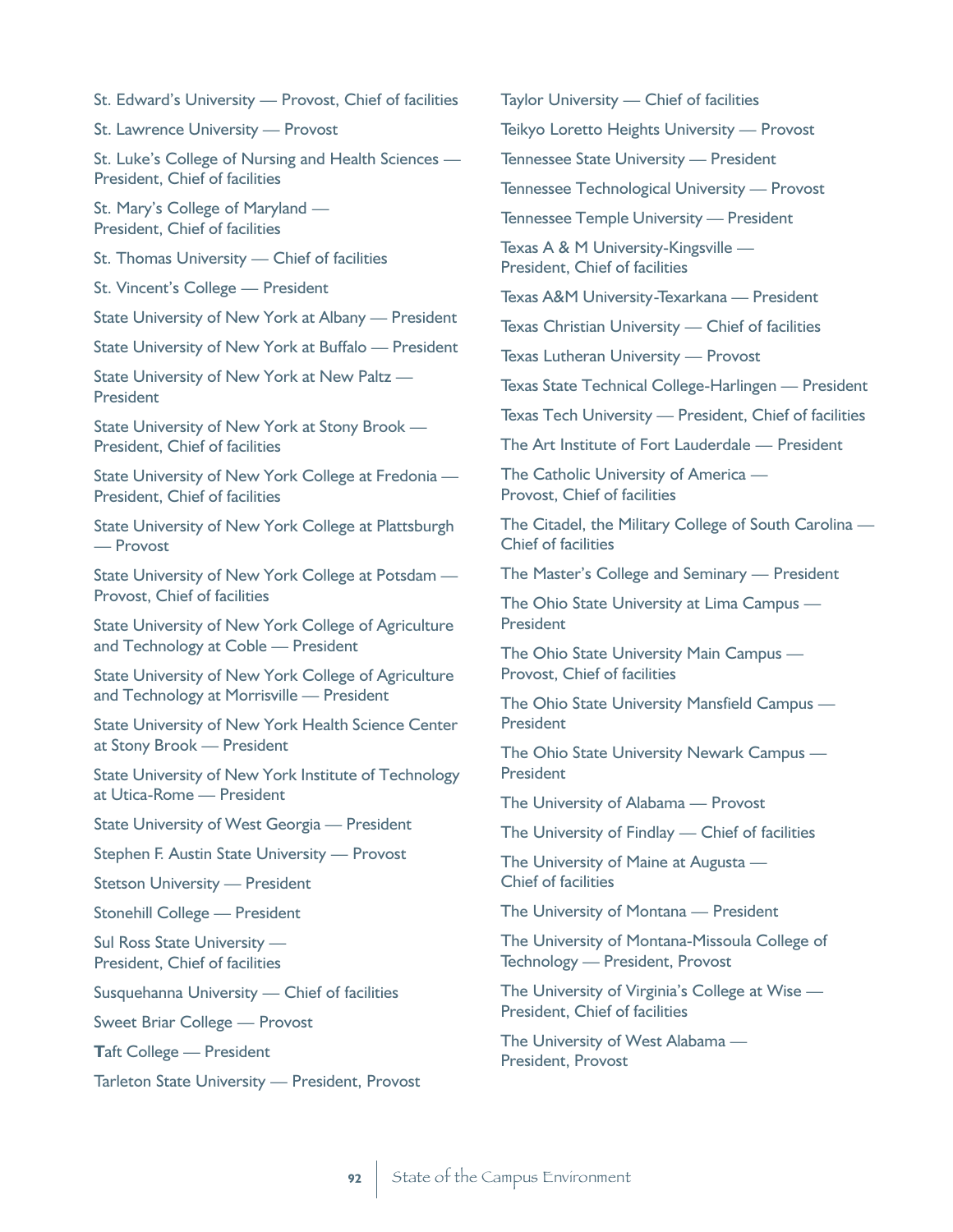Thiel College — President Thomas Technical Institute — President Tougaloo College — President Towson University — Provost Trinity College — Chief of facilities Trinity University — President, Chief of facilities Tri-State University — Provost Truckee Meadows Community College — Provost Truett McConnell College — Chief of facilities Tufts University — Chief of facilities Tulane University — President, Provost Tulsa Community College — Chief of facilities Tuskegee University — Chief of facilities **U**MDNJ-School of Health-Related Professions — President Umpqua Community College — Chief of facilities Union College — President, Provost Union Theological Seminary — President United States Naval Academy — Chief of facilities United Theological Seminary of the Twin Cities — Chief of facilities University of Alabama at Birmingham — Chief of facilities University of Alabama in Huntsville — Chief of facilities University of Alaska Southeast — Provost University of Arizona — President University of Arkansas at Little Rock — President University of Arkansas Community College at Batesville — President, Provost University of Arkansas Main Campus — Chief of facilities University of California-Berkeley — Chief of facilities University of California-Irvine — Provost, Chief of facilities University of California-Riverside — Provost

University of California-Santa Barbara — President University of California-Santa Cruz — Provost University of Cincinnati-Raymond Walters College — President University of Colorado at Boulder — Chief of facilities University of Colorado at Colorado Springs — **President** University of Colorado at Denver — President University of Dallas — President University of Dayton — Chief of facilities University of Denver — Chief of facilities University of Evansville — Provost University of Hartford — Provost, Chief of facilities University of Hawaii at Manoa — Provost University of Hawaii West Oahu — President University of Idaho — President, Chief of facilities University of Illinois at Springfield — Provost University of Indianapolis — President University of Judaism — Chief of facilities University of Kansas Main Campus — President, Provost, Chief of facilities University of LaVerne — Provost University of Louisiana at Lafayette — President, Chief of facilities University of Maine at Farmington — Chief of facilities University of Maine at Presque Isle — President University of Mary Hardin-Baylor — President University of Maryland Baltimore — Provost University of Maryland Baltimore County — Provost University of Maryland College Park — President University of Massachusetts — Provost University of Miami — President, Provost University of Michigan-Ann Arbor—Provost1 University of Minnesota-Twin Cities — Provost, Chief of facilities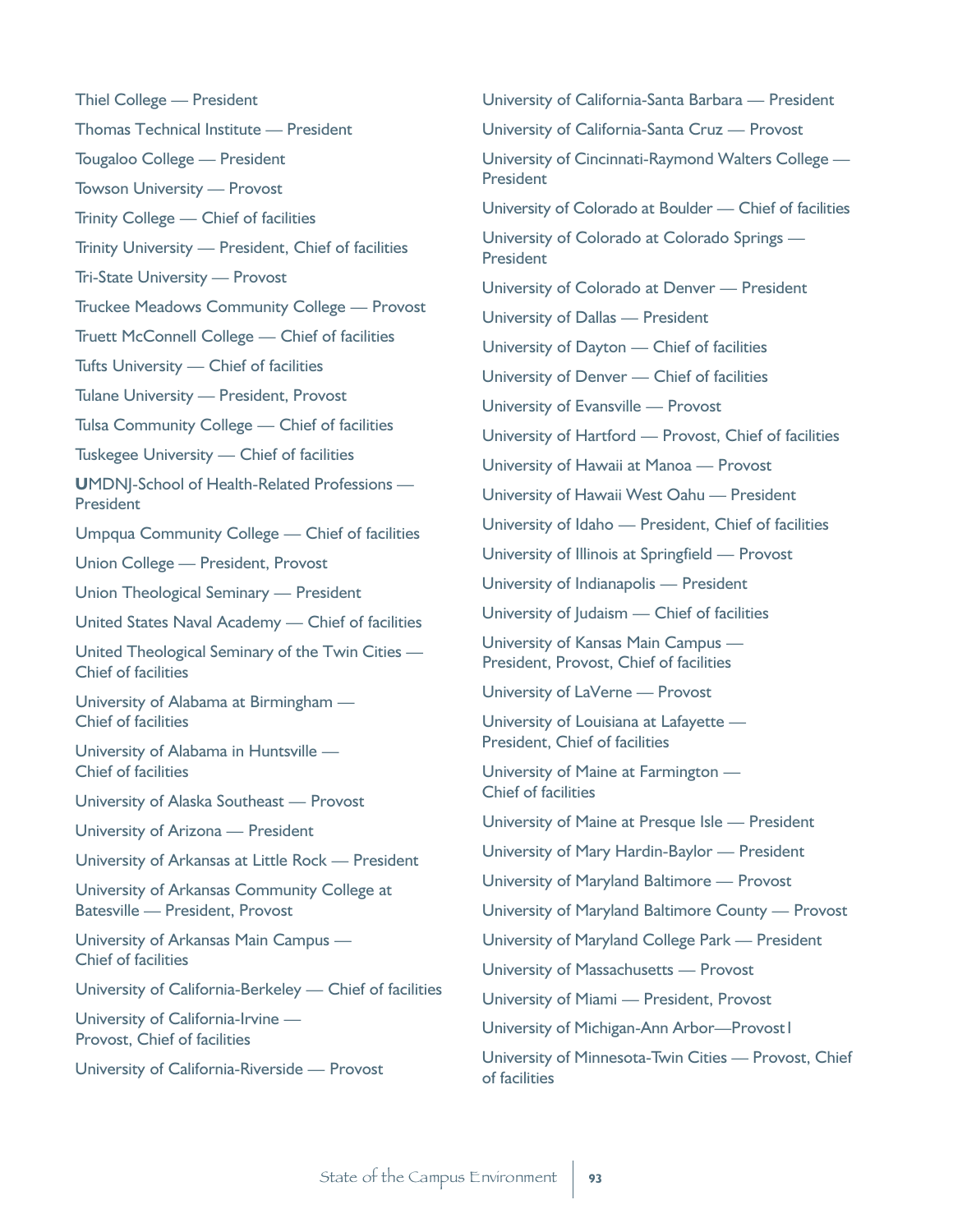University of Missouri-Columbia — President, Chief of facilities

University of Missouri-Rolla — Chief of facilities

University of Missouri-Saint Louis — President

University of Mobile — Provost

University of Montevallo — Provost

University of Nebraska at Omaha — President, Chief of facilities

University of Nebraska Medical Center — Provost

University of New England — President, Chief of facilities

University of New Hampshire — President, Provost

University of New Hampshire at Manchester — **President** 

University of New Mexico-Taos — Chief of facilities

University of New Mexico-Valencia — President

University of New Orleans — President

University of North Alabama — Provost, Chief of facilities

University of North Carolina at Asheville — President, Provost, Chief of facilities

University of North Carolina at Wilmington — **President** 

University of North Dakota Main Campus — President, Chief of facilities

University of North Texas — President

University of Notre Dame — President

University of Oregon — President, Chief of facilities

University of Osteopathic Medicine and Health Sciences — President, Chief of facilities

University of Pittsburgh at Bradford — Provost

University of Portland — Chief of facilities

University of Rio Grande — Chief of facilities

University of Rochester — President

University of Saint Thomas — Provost, Chief of facilities

University of South Carolina Spartanburg — Chief of facilities

University of South Carolina-Aiken — President, Chief of facilities

University of South Carolina-Columbia — Chief of facilities

University of South Carolina-Sumter — Provost

University of South Dakota — President, Provost

University of Southern California — Chief of facilities

University of Southern Indiana — Provost

University of Southern Mississippi — Chief of facilities

University of Tennessee at Chattanooga — President

University of Tennessee, Memphis — Provost

University of Texas at Arlington — Chief of facilities

University of Texas at San Antonio — President

University of Texas Medical Branch at Galveston — Chief of facilities

University of Texas-Pan American — President, Provost

University of the Arts — President

University of the Incarnate Word — Provost

University of the Ozarks — Provost

University of the Sciences in Philadelphia — Provost

University of Utah — Chief of facilities

University of Vermont — President, Chief of facilities

University of Virginia — Chief of facilities

University of Wisconsin-La Crosse — President, Chief of facilities

University of Wisconsin-Madison — President

University of Wisconsin-Platteville — Provost

University of Wisconsin-River Falls — President, Provost, Chief of facilities

University of Wisconsin-Stevens Point — President, Provost, Chief of facilities

University of Wisconsin-Stout — President, Provost

University of Wisconsin-Whitewater — Chief of facilities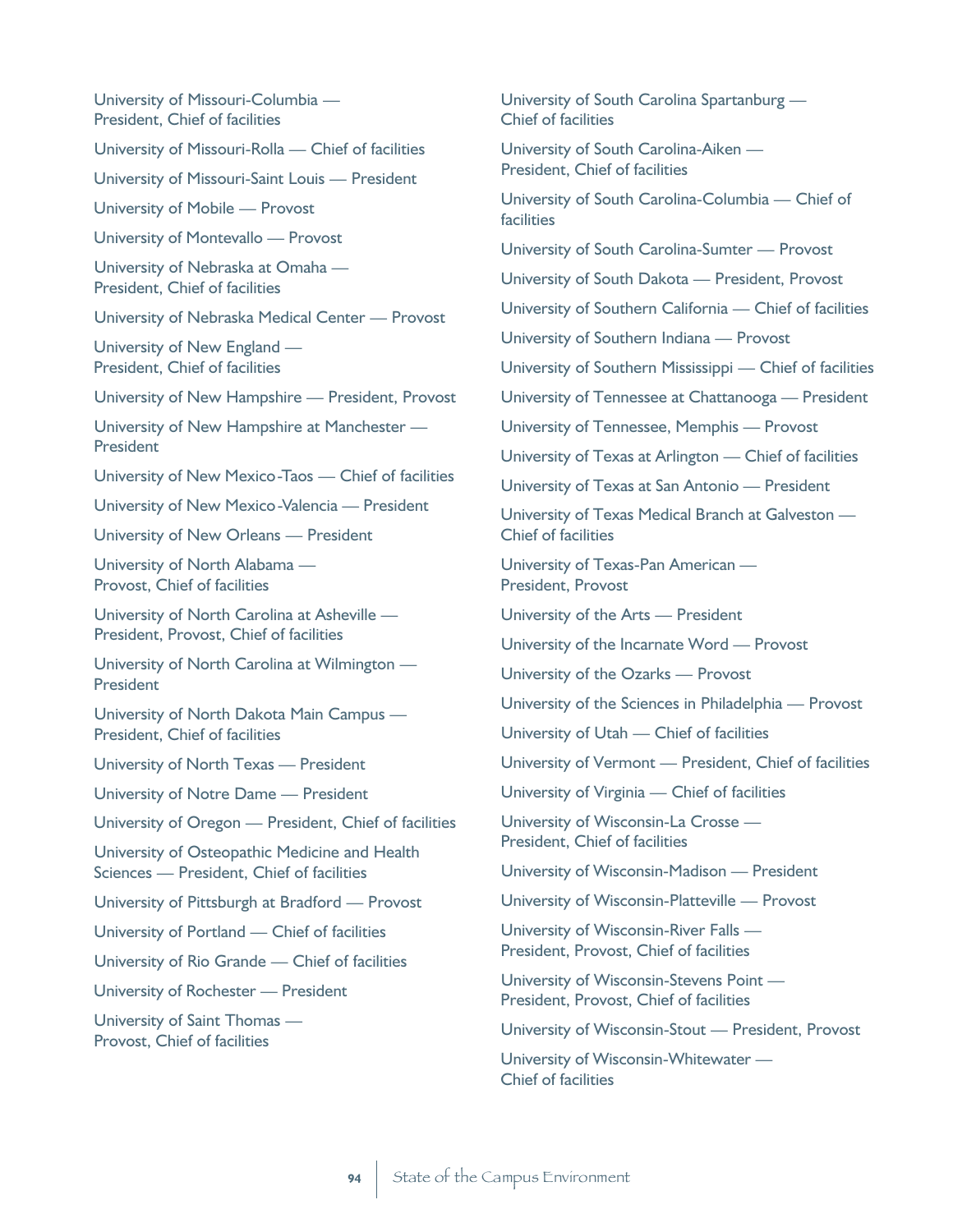University of Wyoming — President Ursuline College — President Utica College of Syracuse University — President **V**alley Forge Christian College — Provost Valley Forge Military College — Provost Valparaiso University — President Vassar College — President Villanova University — President, Provost, Chief of facilities Virginia Commonwealth University — Provost Virginia Highlands Community College — President, Chief of facilities Viterbo College — President, Provost Volunteer State Community College — President **W**ake Technical Community College — President Walla Walla Community College — Provost Warren Wilson College — President, Provost, Chief of facilities Wartburg College — President Wartburg Theological Seminary — President Washburn University of Topeka — Chief of facilities Washington and Lee University — President, Provost Washington College — Chief of facilities Washington Theological Union — President Washtenaw Community College — President Waukesha County Technical College — President Waycross College — President, Chief of facilities Wayne Community College — Chief of facilities Waynesburg College — Provost Webb Institute — President Weber State University — Chief of facilities Webster University — President Wesleyan College — President West Chester University of Pennsylvania — President

West Virginia University Institute of Technology — President, Chief of facilities Westchester Community College — President, Provost Western Carolina University — Provost Western International University —

Provost, Chief of facilities

Western Montana College — President

Western New England College — President, Chief of facilities

Western State College — President, Provost

Western States Chiropractic College — President

Western University of Health Sciences — Provost

Western Washington University — President

Western Wisconsin Technical College — Provost, Chief of facilities

Westfield State College — President, Chief of facilities

Westminster College — Provost, Chief of facilities

Westmont College — President, Chief of facilities

Westwood College of Technology-Denver South Campus — President

Whatcom Community College — Provost

Wheaton College — Provost, Chief of facilities

Wichita State University — Provost, Chief of facilities

Widener University — Chief of facilities

Wilkes University — President, Chief of facilities

Willamette University — Chief of facilities

William Jewell College — Chief of facilities

William Paterson University of New Jersey — President, Chief of facilities

William Rainey Harper College — Provost

Wilmington College — President

Wilson College — Provost

Woodbury College — President

Woodbury University — Provost

Worcester State College — President